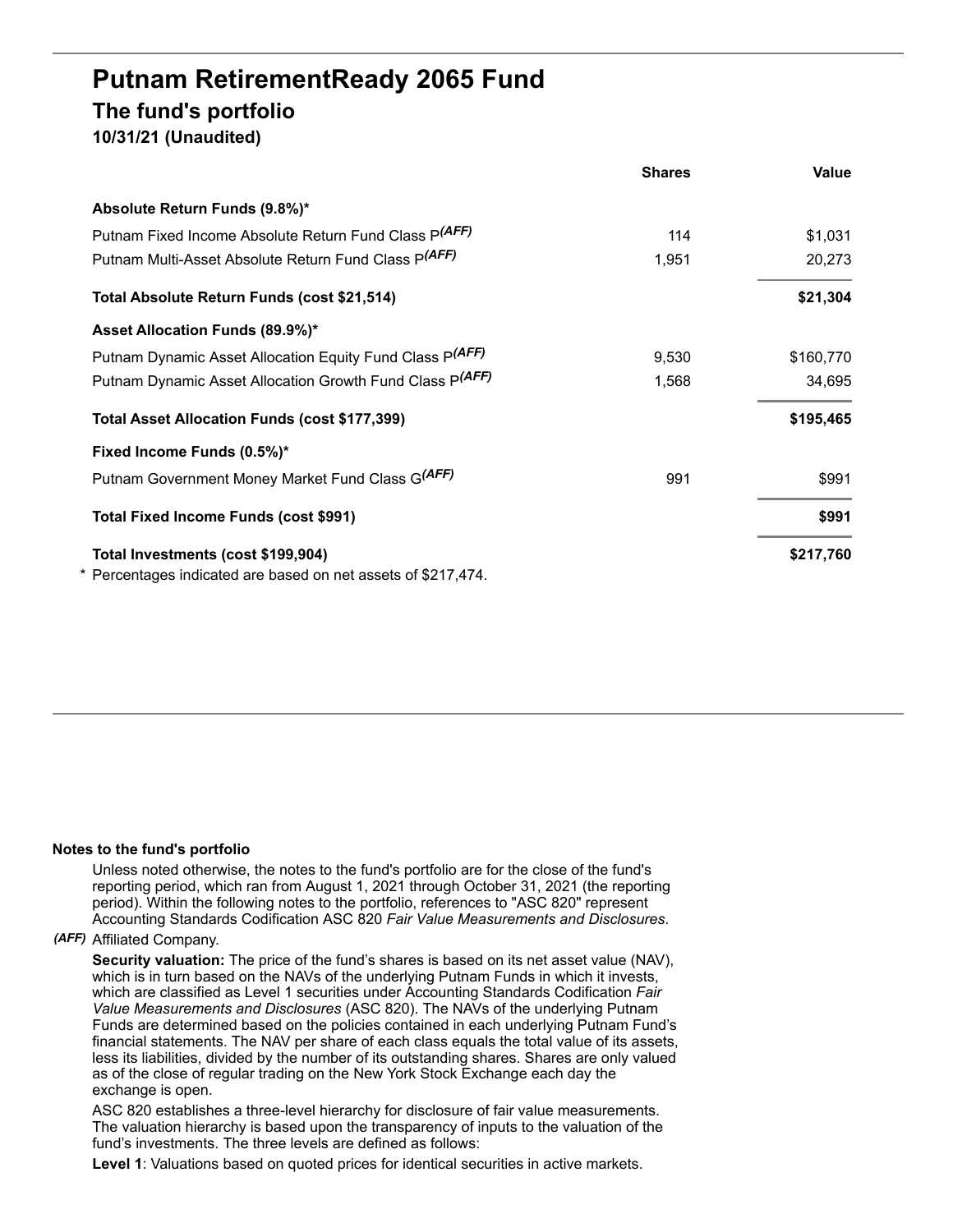**Level 2:** Valuations based on quoted prices in markets that are not active or for which all significant inputs are observable, either directly or indirectly.

Level 3: Valuations based on inputs that are unobservable and significant to the fair value measurement.

The following is a summary of the inputs used to value the fund's net assets as of the close of the reporting period:

|                                  | <b>Valuation inputs</b> |         |         |                  |
|----------------------------------|-------------------------|---------|---------|------------------|
| Investments in securities:       | Level 1                 | Level 2 | Level 3 | Total            |
| Putnam RetirementReady 2065 Fund | \$217.760               | $S-$    |         | $$-.5$ \$217.760 |

## **Affiliated transactions**

Transactions during the reporting period with a company which is under common ownership or control, or involving securities of companies in which a fund owned at least 5% of the voting securities, were as follows:

### **Putnam RetirementReady 2065 Fund**

| <b>Affiliates</b>                                                            | Fair<br>value<br>7/31/21 | as of Purchase | cost proceeds | Sale Investment | <b>Capital gain</b><br>income distributions | <b>Realized</b><br>gain<br>(loss) | Change in<br>appreciation<br>(depreciation) | <b>Shares</b><br>unrealized outstanding<br>as of<br>10/31/21 | Fair<br>value<br>as of<br>10/31/21 |
|------------------------------------------------------------------------------|--------------------------|----------------|---------------|-----------------|---------------------------------------------|-----------------------------------|---------------------------------------------|--------------------------------------------------------------|------------------------------------|
| Putnam<br>Fixed<br>Income<br>Absolute<br><b>Return Fund</b><br>Class P       | \$892                    | \$178          | \$18          | \$7             | \$—                                         | \$(1)                             | \$(20)                                      | 114                                                          | \$1,031                            |
| Putnam<br>Multi-Asset<br>Absolute<br><b>Return Fund</b><br>Class P           | 17,701                   | 3,290          | 306           |                 |                                             | $\overline{\mathbf{c}}$           | (414)                                       | 1,951                                                        | 20,273                             |
| Putnam<br>Dynamic<br>Asset<br>Allocation<br><b>Equity Fund</b><br>Class P    | 134,821                  | 23,904         | 2,420         |                 |                                             | 379                               | 4,086                                       | 9,530                                                        | 160,770                            |
| Putnam<br>Dynamic<br>Asset<br>Allocation<br>Growth<br><b>Fund Class</b><br>Ρ | 29,372                   | 5,213          | 632           |                 |                                             | 81                                | 661                                         | 1,568                                                        | 34,695                             |
| Putnam<br>Government<br>Money<br>Market<br><b>Fund Class</b><br>G            | 881                      | 237            | 127           |                 |                                             |                                   |                                             | 991                                                          | 991                                |
| <b>Totals</b>                                                                | \$183,667                | \$32,822       | \$3,503       | \$7             | \$—                                         | \$461                             | \$4,313                                     |                                                              | \$217,760                          |

For additional information regarding the fund please see the fund's most recent annual or semiannual shareholder report filed